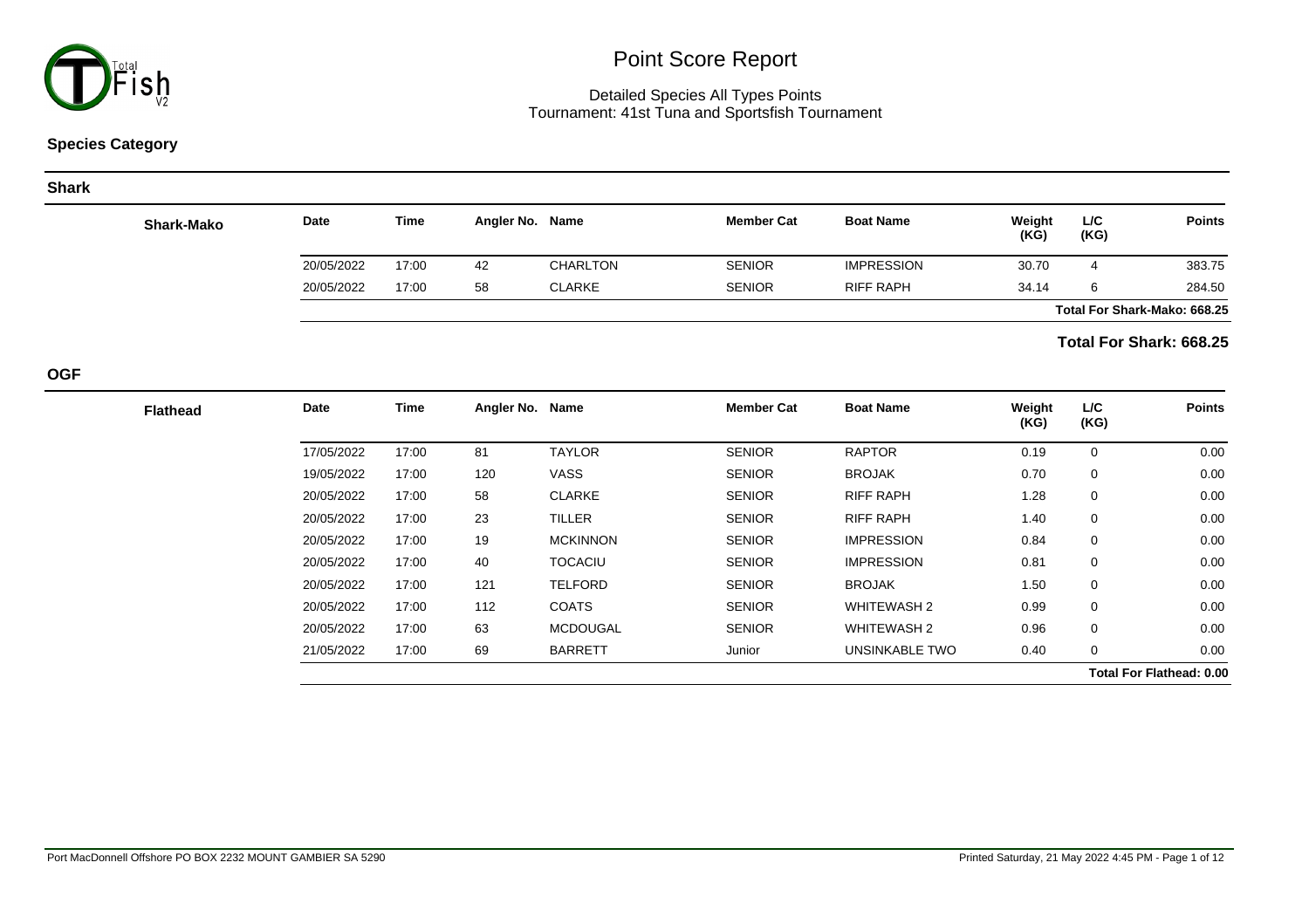

| Garfish | Date       | <b>Time</b> | Angler No. Name |                    | <b>Member Cat</b> | <b>Boat Name</b>   | Weight<br>(KG) | L/C<br>(KG) | <b>Points</b>                  |
|---------|------------|-------------|-----------------|--------------------|-------------------|--------------------|----------------|-------------|--------------------------------|
|         | 17/05/2022 | 17:00       | 80              | <b>TAYLOR</b>      | <b>SENIOR</b>     | <b>RAPTOR</b>      | 0.20           | 0           | 0.00                           |
|         | 18/05/2022 | 17:00       | 87              | CAREY              | <b>SENIOR</b>     | <b>TINNY</b>       | 0.19           | $\mathbf 0$ | 0.00                           |
|         | 18/05/2022 | 17:00       | 19              | <b>MCKINNON</b>    | <b>SENIOR</b>     | <b>IMPRESSION</b>  | 0.22           | 0           | 0.00                           |
|         | 18/05/2022 | 17:00       | 16              | <b>MCKINNON</b>    | <b>SENIOR</b>     | <b>IMPRESSION</b>  | 0.18           | 0           | 0.00                           |
|         | 18/05/2022 | 17:00       | 57              | <b>PEARSON</b>     | <b>SENIOR</b>     | <b>IMPRESSION</b>  | 0.17           | 0           | 0.00                           |
|         | 18/05/2022 | 17:00       | 40              | <b>TOCACIU</b>     | <b>SENIOR</b>     | <b>IMPRESSION</b>  | 0.17           | 0           | 0.00                           |
|         | 18/05/2022 | 17:00       | 42              | <b>CHARLTON</b>    | <b>SENIOR</b>     | <b>IMPRESSION</b>  | 0.15           | 0           | 0.00                           |
|         | 18/05/2022 | 17:00       | 58              | <b>CLARKE</b>      | <b>SENIOR</b>     | RIFF RAPH          | 0.18           | 0           | 0.00                           |
|         | 18/05/2022 | 17:00       | 23              | <b>TILLER</b>      | <b>SENIOR</b>     | <b>RIFF RAPH</b>   | 0.14           | 0           | 0.00                           |
|         | 18/05/2022 | 17:00       | 47              | <b>WISE</b>        | <b>SENIOR</b>     | IT'S GAME ON       | 0.16           | 0           | 0.00                           |
|         | 18/05/2022 | 17:00       | 49              | <b>STANLEY</b>     | <b>SENIOR</b>     | IT'S GAME ON       | 0.13           | 0           | 0.00                           |
|         | 18/05/2022 | 17:00       | 46              | <b>DUNCAN</b>      | <b>SENIOR</b>     | IT'S GAME ON       | 0.18           | 0           | 0.00                           |
|         | 19/05/2022 | 17:00       | 112             | <b>COATS</b>       | <b>SENIOR</b>     | <b>WHITEWASH 2</b> | 0.13           | 0           | 0.00                           |
|         | 19/05/2022 | 17:00       | 36              | <b>BARTHOLOMEW</b> | <b>SENIOR</b>     | <b>HARMLESS</b>    | 0.15           | $\mathbf 0$ | 0.00                           |
|         |            |             |                 |                    |                   |                    |                |             | <b>Total For Garfish: 0.00</b> |
| Harpuka | Date       | <b>Time</b> | Angler No. Name |                    | <b>Member Cat</b> | <b>Boat Name</b>   | Weight<br>(KG) | L/C<br>(KG) | <b>Points</b>                  |
|         | 20/05/2022 | 17:00       | 73              | KAIN               | <b>SENIOR</b>     | <b>JAYMAR STAR</b> | 6.44           | $\mathbf 0$ | 0.00                           |
|         |            |             |                 |                    |                   |                    |                |             | <b>Total For Harpuka: 0.00</b> |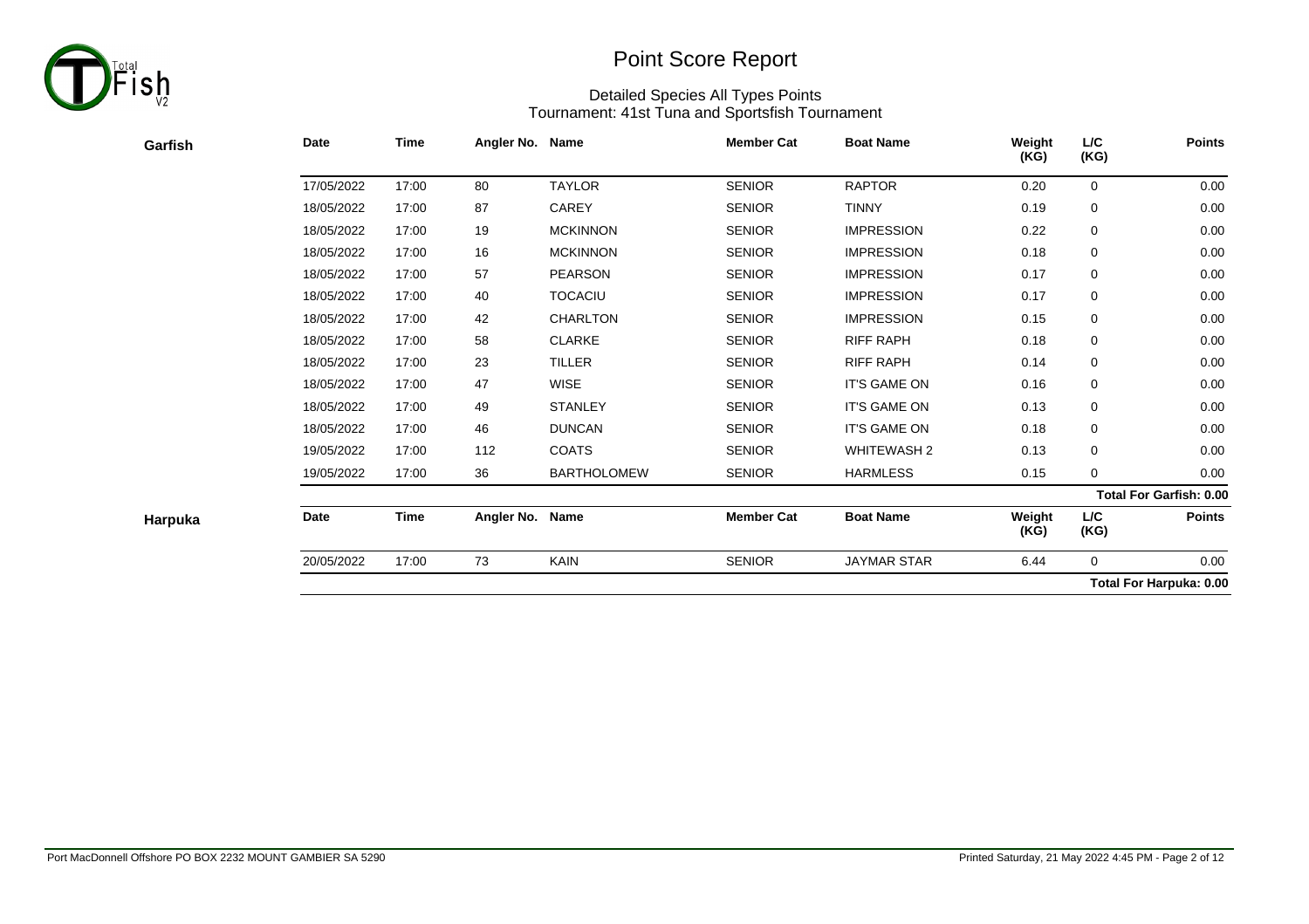

| <b>King George Whiting</b> | Date       | <b>Time</b> | Angler No. Name |                 | <b>Member Cat</b> | <b>Boat Name</b>   | Weight<br>(KG) | $L/C$<br>(KG) | <b>Points</b>                              |
|----------------------------|------------|-------------|-----------------|-----------------|-------------------|--------------------|----------------|---------------|--------------------------------------------|
|                            | 17/05/2022 | 17:00       | 81              | <b>TAYLOR</b>   | <b>SENIOR</b>     | <b>RAPTOR</b>      | 0.20           | $\mathsf 0$   | $0.00\,$                                   |
|                            | 17/05/2022 | 17:00       | 80              | <b>TAYLOR</b>   | <b>SENIOR</b>     | <b>RAPTOR</b>      | 0.21           | $\pmb{0}$     | $0.00\,$                                   |
|                            | 17/05/2022 | 17:00       | 86              | <b>TAYLOR</b>   | Junior            | <b>RAPTOR</b>      | 0.20           | $\mathbf 0$   | 0.00                                       |
|                            | 18/05/2022 | 17:00       | 58              | <b>CLARKE</b>   | <b>SENIOR</b>     | <b>RIFF RAPH</b>   | 0.23           | 0             | $0.00\,$                                   |
|                            | 18/05/2022 | 17:00       | 23              | <b>TILLER</b>   | <b>SENIOR</b>     | <b>RIFF RAPH</b>   | 0.24           | 0             | 0.00                                       |
|                            | 18/05/2022 | 17:00       | 42              | CHARLTON        | <b>SENIOR</b>     | <b>IMPRESSION</b>  | 0.21           | 0             | 0.00                                       |
|                            | 18/05/2022 | 17:00       | 57              | <b>PEARSON</b>  | <b>SENIOR</b>     | <b>IMPRESSION</b>  | 0.21           | 0             | $0.00\,$                                   |
|                            | 18/05/2022 | 17:00       | 40              | <b>TOCACIU</b>  | <b>SENIOR</b>     | <b>IMPRESSION</b>  | 0.21           | 0             | 0.00                                       |
|                            | 18/05/2022 | 17:00       | 16              | <b>MCKINNON</b> | <b>SENIOR</b>     | <b>IMPRESSION</b>  | 0.25           | 0             | $0.00\,$                                   |
|                            | 18/05/2022 | 17:00       | 19              | <b>MCKINNON</b> | <b>SENIOR</b>     | <b>IMPRESSION</b>  | 0.23           | 0             | $0.00\,$                                   |
|                            | 18/05/2022 | 17:00       | 87              | CAREY           | <b>SENIOR</b>     | <b>TINNY</b>       | 0.30           | 0             | $0.00\,$                                   |
|                            | 18/05/2022 | 17:00       | 89              | <b>JOHNSON</b>  | <b>SENIOR</b>     | <b>BARABAS 3</b>   | 0.23           | $\pmb{0}$     | $0.00\,$                                   |
|                            | 18/05/2022 | 17:00       | 49              | <b>STANLEY</b>  | <b>SENIOR</b>     | IT'S GAME ON       | 0.21           | $\mathbf 0$   | $0.00\,$                                   |
|                            | 18/05/2022 | 17:00       | 47              | <b>WISE</b>     | <b>SENIOR</b>     | IT'S GAME ON       | 0.22           | 0             | 0.00                                       |
|                            | 18/05/2022 | 17:00       | 46              | <b>DUNCAN</b>   | <b>SENIOR</b>     | IT'S GAME ON       | 0.22           | 0             | $0.00\,$                                   |
|                            | 18/05/2022 | 17:00       | 102             | <b>JOHNSON</b>  | <b>SENIOR</b>     | <b>BARABAS 3</b>   | 0.20           | 0             | $0.00\,$                                   |
|                            | 19/05/2022 | 17:00       | 112             | <b>COATS</b>    | <b>SENIOR</b>     | <b>WHITEWASH 2</b> | 0.26           | 0             | 0.00                                       |
|                            | 19/05/2022 | 17:00       | 79              | <b>WHAN</b>     | Junior            | <b>WOMBAT</b>      | 0.20           | 0             | $0.00\,$                                   |
|                            | 19/05/2022 | 17:00       | 84              | <b>EDWARDS</b>  | <b>SENIOR</b>     | <b>WHITEWASH 2</b> | 0.25           | $\mathbf 0$   | 0.00                                       |
|                            | 19/05/2022 | 17:00       | 83              | <b>DYSON</b>    | <b>SENIOR</b>     | PUMP ACTION        | 0.20           | 0             | $0.00\,$                                   |
|                            | 19/05/2022 | 17:00       | 113             | <b>DYSON</b>    | Junior            | PUMP ACTION        | 0.25           | 0             | $0.00\,$                                   |
|                            | 21/05/2022 | 17:00       | 102             | <b>JOHNSON</b>  | <b>SENIOR</b>     | <b>BARABAS 3</b>   | 0.44           | $\mathbf 0$   | 0.00                                       |
|                            |            |             |                 |                 |                   |                    |                |               | <b>Total For King George Whiting: 0.00</b> |
| Knifejaw                   | Date       | <b>Time</b> | Angler No. Name |                 | <b>Member Cat</b> | <b>Boat Name</b>   | Weight<br>(KG) | L/C<br>(KG)   | <b>Points</b>                              |
|                            | 20/05/2022 | 17:00       | 120             | VASS            | <b>SENIOR</b>     | <b>BROJAK</b>      | 1.96           | $\mathsf 0$   | $0.00\,$                                   |
|                            | 20/05/2022 | 17:00       | 12              | RITTER          | <b>SENIOR</b>     | <b>BROJAK</b>      | 1.22           | 0             | 0.00                                       |
|                            | 20/05/2022 | 17:00       | 58              | <b>CLARKE</b>   | <b>SENIOR</b>     | <b>RIFF RAPH</b>   | 0.61           | $\mathbf 0$   | 0.00                                       |
|                            |            |             |                 |                 |                   |                    |                |               | Total For Knifejaw: 0.00                   |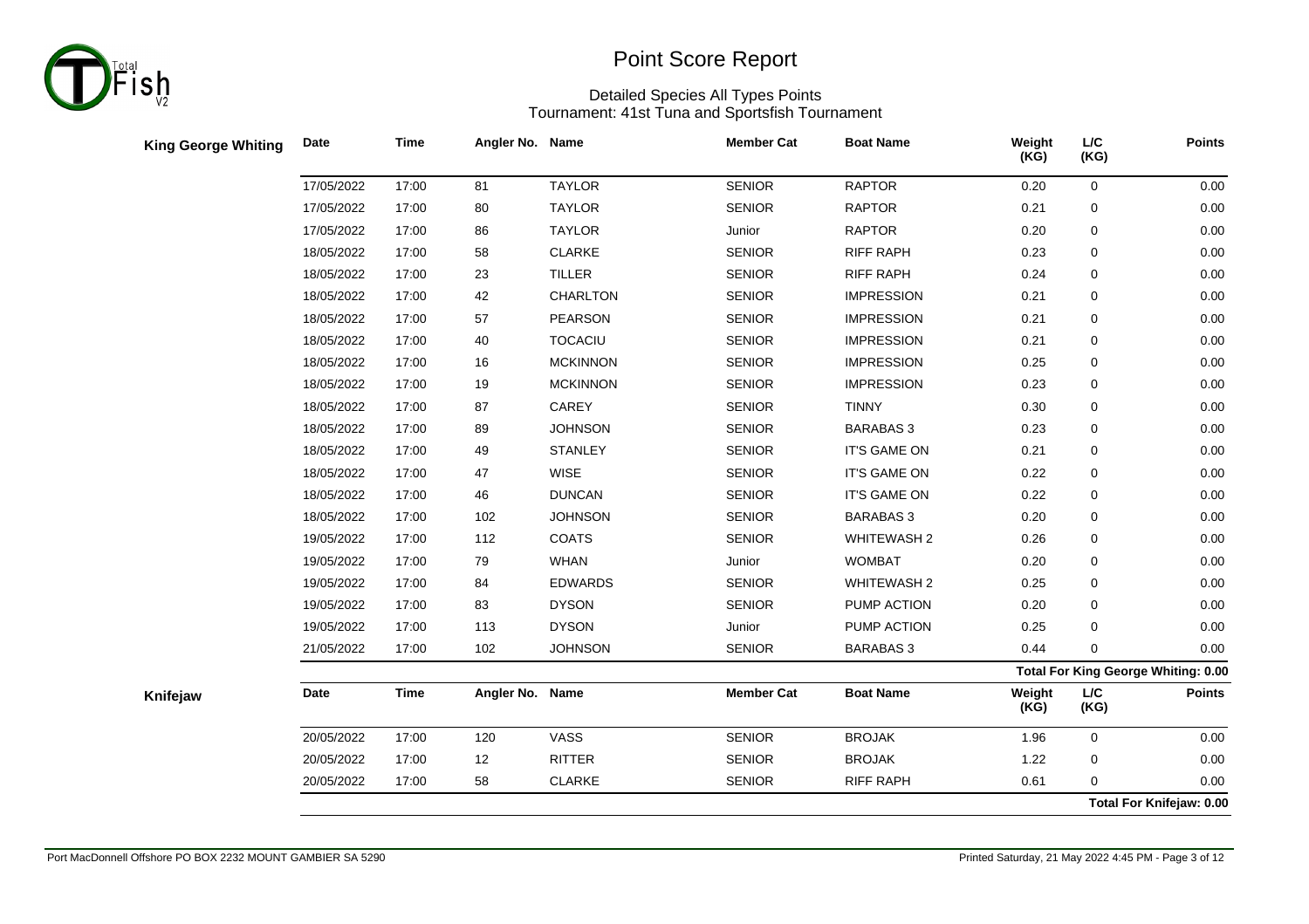

| <b>Queen Snapper</b> | Date       | Time        | Angler No. Name |                  | <b>Member Cat</b> | <b>Boat Name</b>      | Weight<br>(KG) | L/C<br>(KG)        | <b>Points</b>                        |
|----------------------|------------|-------------|-----------------|------------------|-------------------|-----------------------|----------------|--------------------|--------------------------------------|
|                      | 19/05/2022 | 17:00       | 62              | <b>WILLIAMS</b>  | <b>SENIOR</b>     | <b>BROJAK</b>         | 1.28           | $\mathbf 0$        | 0.00                                 |
|                      | 20/05/2022 | 17:00       | 91              | <b>DAVIES</b>    | <b>SENIOR</b>     | WHITEWASH 2           | 1.19           | 0                  | 0.00                                 |
|                      |            |             |                 |                  |                   |                       |                |                    | <b>Total For Queen Snapper: 0.00</b> |
| <b>Red Snapper</b>   | Date       | <b>Time</b> | Angler No. Name |                  | <b>Member Cat</b> | <b>Boat Name</b>      | Weight<br>(KG) | <b>L/C</b><br>(KG) | <b>Points</b>                        |
|                      | 19/05/2022 | 17:00       | 11              | <b>LEVINS</b>    | <b>SENIOR</b>     | <b>BROJAK</b>         | 1.14           | $\mathbf 0$        | 0.00                                 |
|                      | 19/05/2022 | 17:00       | 120             | VASS             | <b>SENIOR</b>     | <b>BROJAK</b>         | 1.20           | 0                  | 0.00                                 |
|                      | 19/05/2022 | 17:00       | 32              | <b>CARLIN</b>    | <b>SENIOR</b>     | <b>ULTIMATE DREAM</b> | 1.11           | 0                  | 0.00                                 |
|                      | 20/05/2022 | 17:00       | 112             | <b>COATS</b>     | <b>SENIOR</b>     | <b>WHITEWASH 2</b>    | 0.62           | 0                  | 0.00                                 |
|                      | 20/05/2022 | 17:00       | 63              | <b>MCDOUGAL</b>  | <b>SENIOR</b>     | <b>WHITEWASH 2</b>    | 1.39           | 0                  | 0.00                                 |
|                      | 20/05/2022 | 17:00       | 53              | <b>LEWIS</b>     | <b>SENIOR</b>     | JUST DO IT            | 1.16           | 0                  | 0.00                                 |
|                      | 20/05/2022 | 17:00       | 25              | <b>CURRIE</b>    | <b>SENIOR</b>     | HOT FUZZ              | 0.83           | 0                  | 0.00                                 |
|                      | 20/05/2022 | 17:00       | 26              | <b>CURRIE</b>    | <b>SENIOR</b>     | HOT FUZZ              | 0.83           | 0                  | 0.00                                 |
|                      | 20/05/2022 | 17:00       | 12              | <b>RITTER</b>    | <b>SENIOR</b>     | <b>BROJAK</b>         | 1.45           | 0                  | 0.00                                 |
|                      | 20/05/2022 | 17:00       | 27              | <b>WALTERS</b>   | <b>SENIOR</b>     | COURANNA-J            | 0.89           | 0                  | 0.00                                 |
|                      | 20/05/2022 | 17:00       | 55              | <b>FLETT</b>     | <b>SENIOR</b>     | COURANNA-J            | 0.65           | 0                  | 0.00                                 |
|                      | 20/05/2022 | 17:00       | 88              | <b>EGAN</b>      | <b>SENIOR</b>     | <b>BROJAK</b>         | 0.90           | 0                  | 0.00                                 |
|                      | 20/05/2022 | 17:00       | 43              | PERRYMAN         | <b>SENIOR</b>     | <b>ULTIMATE DREAM</b> | 0.85           | 0                  | 0.00                                 |
|                      | 20/05/2022 | 17:00       | 22              | <b>LITTLE</b>    | <b>SENIOR</b>     | <b>GLASS CUTTER</b>   | 0.85           | 0                  | 0.00                                 |
|                      | 20/05/2022 | 17:00       | 46              | <b>DUNCAN</b>    | <b>SENIOR</b>     | IT'S GAME ON          | 0.55           | 0                  | 0.00                                 |
|                      | 21/05/2022 | 17:00       | 10              | <b>NICHOLSON</b> | <b>SENIOR</b>     | COURANNA-J            | 0.72           | 0                  | 0.00                                 |
|                      | 21/05/2022 | 17:00       | 49              | <b>STANLEY</b>   | <b>SENIOR</b>     | IT'S GAME ON          | 0.93           | 0                  | 0.00                                 |
|                      | 21/05/2022 | 17:00       | 47              | <b>WISE</b>      | <b>SENIOR</b>     | IT'S GAME ON          | 0.98           | $\mathbf 0$        | 0.00                                 |
|                      |            |             |                 |                  |                   |                       |                |                    | <b>Total For Red Snapper: 0.00</b>   |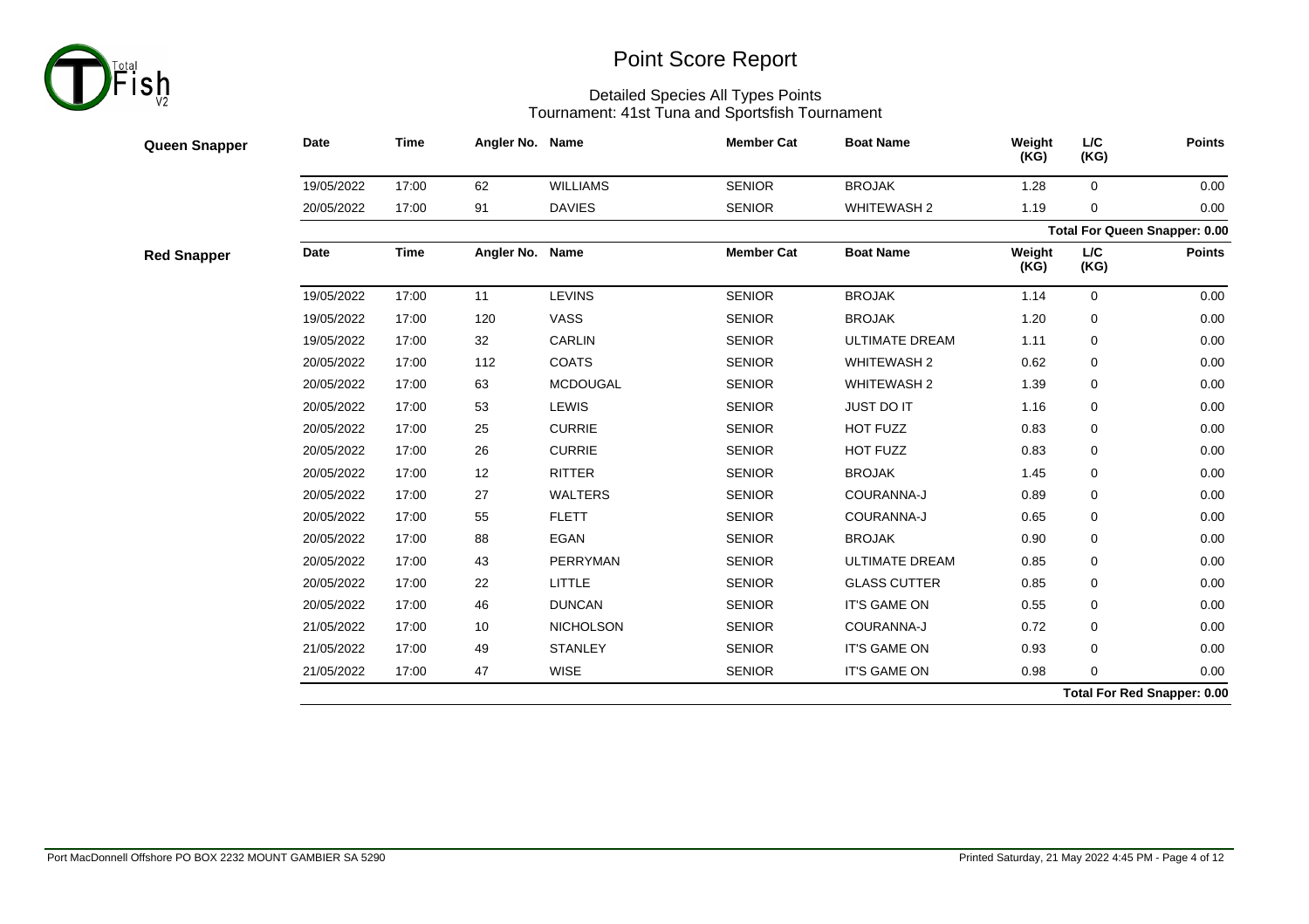

| L/C<br>(KG)        | Weight<br>(KG) | <b>Boat Name</b>                                                        | <b>Member Cat</b> |                 |                | <b>Time</b>                                           | Date       | Salmon-Australian  |
|--------------------|----------------|-------------------------------------------------------------------------|-------------------|-----------------|----------------|-------------------------------------------------------|------------|--------------------|
| $\mathbf 0$        | 0.37           | COURANNA-J                                                              | <b>SENIOR</b>     | <b>WALTERS</b>  | 27             | 17:00                                                 | 14/05/2022 |                    |
| 0                  | 0.35           | COURANNA-J                                                              | <b>SENIOR</b>     | <b>FLETT</b>    | 55             | 17:00                                                 | 14/05/2022 |                    |
| 0                  | 0.26           | IT'S GAME ON                                                            | <b>SENIOR</b>     | <b>WISE</b>     | 47             | 17:00                                                 | 18/05/2022 |                    |
| 0                  | 0.38           | <b>IMPRESSION</b>                                                       | <b>SENIOR</b>     | <b>MCKINNON</b> | 16             | 17:00                                                 | 18/05/2022 |                    |
| 0                  | 0.31           | <b>IMPRESSION</b>                                                       | <b>SENIOR</b>     | <b>MCKINNON</b> | 19             | 17:00                                                 | 18/05/2022 |                    |
| 0                  | 0.28           | <b>IMPRESSION</b>                                                       | <b>SENIOR</b>     | <b>PEARSON</b>  | 57             | 17:00                                                 | 18/05/2022 |                    |
| 0                  | 0.25           | <b>IMPRESSION</b>                                                       | <b>SENIOR</b>     | <b>TOCACIU</b>  | 40             | 17:00                                                 | 18/05/2022 |                    |
| 0                  | 0.28           | <b>WHITEWASH 2</b>                                                      | <b>SENIOR</b>     | <b>EDWARDS</b>  | 84             | 17:00                                                 | 19/05/2022 |                    |
|                    |                |                                                                         |                   |                 |                |                                                       |            |                    |
| <b>L/C</b><br>(KG) | Weight<br>(KG) | <b>Boat Name</b>                                                        | <b>Member Cat</b> |                 |                | <b>Time</b>                                           | Date       | <b>Samson Fish</b> |
| $\mathbf 0$        | 20.28          | COURANNA-J                                                              | <b>SENIOR</b>     | <b>FLETT</b>    | 55             | 17:00                                                 | 20/05/2022 |                    |
|                    |                |                                                                         |                   |                 |                |                                                       |            |                    |
| <b>L/C</b><br>(KG) | Weight<br>(KG) | <b>Boat Name</b>                                                        | <b>Member Cat</b> |                 |                | <b>Time</b>                                           | Date       | <b>Shark-Gummy</b> |
| 0                  | 6.30           | <b>LITTLE JACK</b>                                                      | <b>SENIOR</b>     | <b>BOF</b>      | $\overline{2}$ | 17:00                                                 | 14/05/2022 |                    |
| 0                  | 5.68           | HOT FUZZ                                                                | <b>SENIOR</b>     | <b>SMITH</b>    | 90             | 17:00                                                 | 14/05/2022 |                    |
| 6                  | 8.36           | <b>IMPRESSION</b>                                                       | <b>SENIOR</b>     | <b>TOCACIU</b>  | 40             | 17:00                                                 | 15/05/2022 |                    |
| 0                  | 3.49           | <b>BROJAK</b>                                                           | <b>SENIOR</b>     | <b>LEVINS</b>   | 11             | 17:00                                                 | 19/05/2022 |                    |
| 0                  | 18.56          | <b>WILLOW LEE</b>                                                       | <b>SENIOR</b>     | <b>TELFORD</b>  | 101            | 17:00                                                 | 19/05/2022 |                    |
| 0                  | 3.89           | COURANNA-J                                                              | <b>SENIOR</b>     | <b>WALTERS</b>  | 27             | 17:00                                                 | 20/05/2022 |                    |
| 0                  | 4.41           | <b>BROJAK</b>                                                           | <b>SENIOR</b>     | <b>EGAN</b>     | 88             | 17:00                                                 | 20/05/2022 |                    |
| 0                  | 4.08           | <b>ULTIMATE DREAM</b>                                                   | <b>SENIOR</b>     | CARLIN          | 32             | 17:00                                                 | 20/05/2022 |                    |
| 0                  | 3.13           | <b>RIFF RAPH</b>                                                        | <b>SENIOR</b>     | <b>TILLER</b>   | 23             | 17:00                                                 | 20/05/2022 |                    |
|                    |                |                                                                         |                   |                 |                |                                                       |            |                    |
|                    |                | Total For Salmon-Australian: 0.00<br><b>Total For Samson Fish: 0.00</b> |                   |                 |                | Angler No. Name<br>Angler No. Name<br>Angler No. Name |            |                    |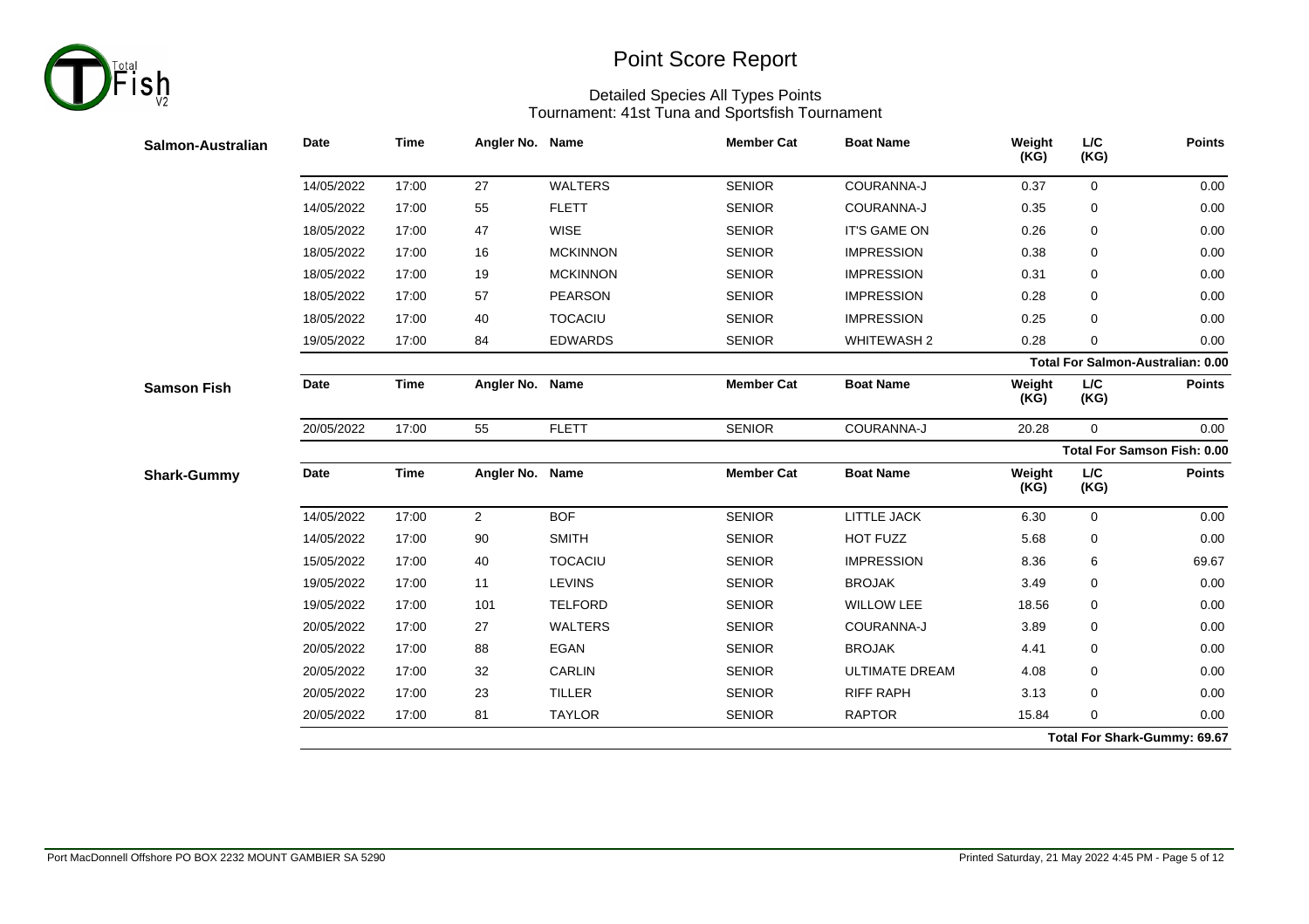

| <b>Snapper</b>             | <b>Date</b> | <b>Time</b> | Angler No. Name |                  | <b>Member Cat</b> | <b>Boat Name</b>      | Weight<br>(KG) | L/C<br>(KG) | <b>Points</b>                              |
|----------------------------|-------------|-------------|-----------------|------------------|-------------------|-----------------------|----------------|-------------|--------------------------------------------|
|                            | 19/05/2022  | 17:00       | 12              | <b>RITTER</b>    | <b>SENIOR</b>     | <b>BROJAK</b>         | 1.40           | 0           | 0.00                                       |
|                            | 19/05/2022  | 17:00       | 88              | <b>EGAN</b>      | <b>SENIOR</b>     | <b>BROJAK</b>         | 1.70           | 0           | 0.00                                       |
|                            | 20/05/2022  | 17:00       | 117             | <b>JOHNSON</b>   | <b>SENIOR</b>     | <b>BARABAS 3</b>      | 1.56           | 0           | 0.00                                       |
|                            | 20/05/2022  | 17:00       | 26              | <b>CURRIE</b>    | <b>SENIOR</b>     | HOT FUZZ              | 1.96           | 0           | 0.00                                       |
|                            | 20/05/2022  | 17:00       | 72              | <b>MCKINNON</b>  | <b>SENIOR</b>     | HOT FUZZ              | 1.42           | 0           | 0.00                                       |
|                            | 20/05/2022  | 17:00       | 53              | <b>LEWIS</b>     | <b>SENIOR</b>     | JUST DO IT            | 1.05           | 0           | 0.00                                       |
|                            | 20/05/2022  | 17:00       | 54              | <b>MORGAN</b>    | <b>SENIOR</b>     | JUST DO IT            | 1.07           | 0           | 0.00                                       |
|                            | 20/05/2022  | 17:00       | 80              | <b>TAYLOR</b>    | <b>SENIOR</b>     | <b>RAPTOR</b>         | 0.80           | 0           | 0.00                                       |
|                            | 20/05/2022  | 17:00       | 96              | <b>STARK</b>     | <b>SENIOR</b>     | <b>ULTIMATE DREAM</b> | 2.70           | 0           | 0.00                                       |
|                            | 20/05/2022  | 17:00       | 32              | CARLIN           | <b>SENIOR</b>     | ULTIMATE DREAM        | 1.73           | 0           | 0.00                                       |
|                            | 20/05/2022  | 17:00       | 27              | <b>WALTERS</b>   | <b>SENIOR</b>     | COURANNA-J            | 3.90           | 0           | 0.00                                       |
|                            | 20/05/2022  | 17:00       | 8               | <b>NICHOLSON</b> | <b>SENIOR</b>     | COURANNA-J            | 1.62           | 0           | 0.00                                       |
|                            | 20/05/2022  | 17:00       | 121             | <b>TELFORD</b>   | <b>SENIOR</b>     | <b>BROJAK</b>         | 1.87           | 0           | 0.00                                       |
|                            |             |             |                 |                  |                   |                       |                |             | <b>Total For Snapper: 0.00</b>             |
| <b>Tasmanian Trumpeter</b> | Date        | Time        | Angler No. Name |                  | <b>Member Cat</b> | <b>Boat Name</b>      | Weight<br>(KG) | L/C<br>(KG) | <b>Points</b>                              |
|                            | 20/05/2022  | 17:00       | 120             | <b>VASS</b>      | <b>SENIOR</b>     | <b>BROJAK</b>         | 6.62           | $\mathbf 0$ | 0.00                                       |
|                            |             |             |                 |                  |                   |                       |                |             | <b>Total For Tasmanian Trumpeter: 0.00</b> |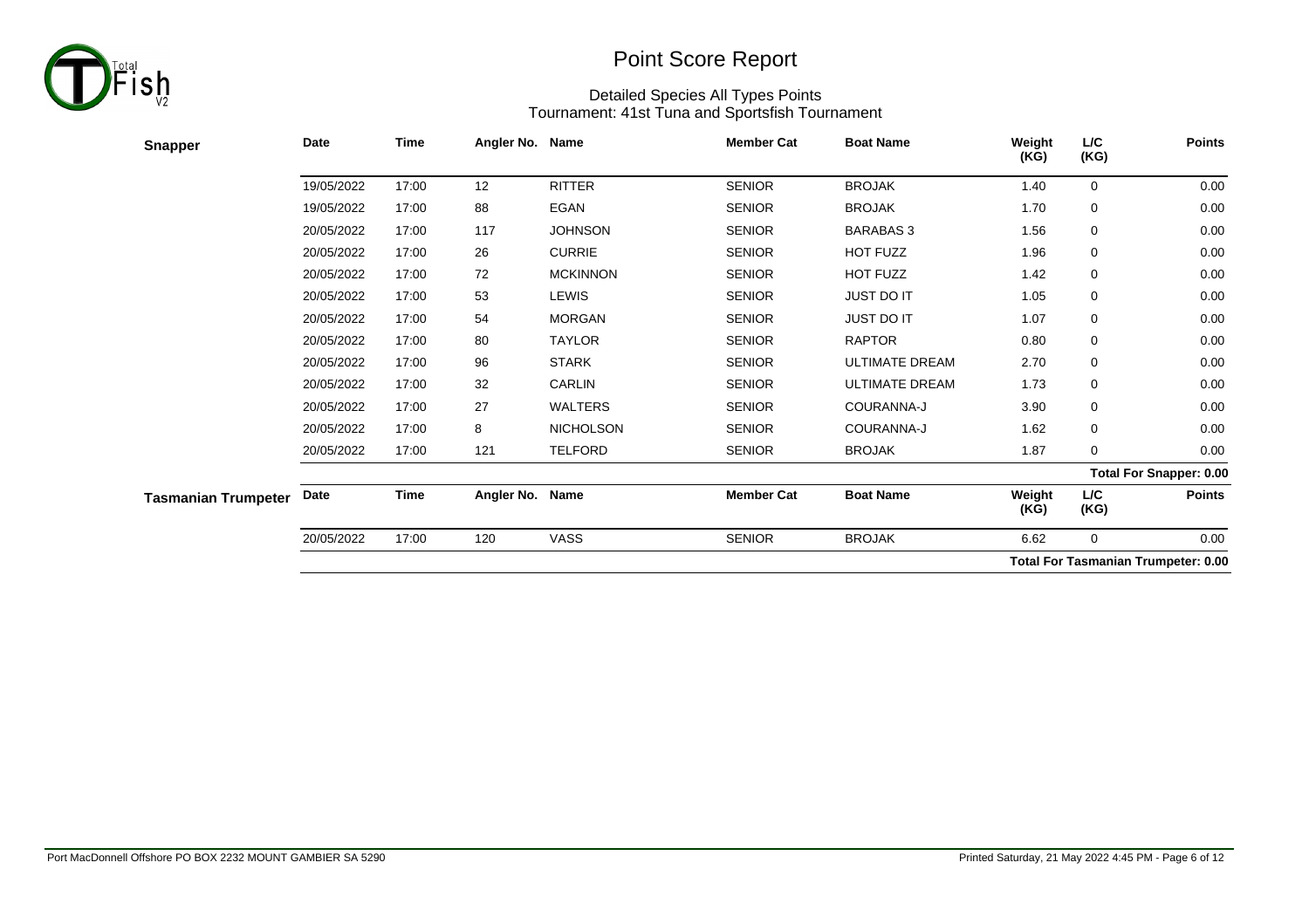

| Terakihi | Date       | Time  | Angler No. Name |                  | <b>Member Cat</b> | <b>Boat Name</b>      | Weight<br>(KG) | L/C<br>(KG) | <b>Points</b>                   |
|----------|------------|-------|-----------------|------------------|-------------------|-----------------------|----------------|-------------|---------------------------------|
|          | 19/05/2022 | 17:00 | 12              | <b>RITTER</b>    | <b>SENIOR</b>     | <b>BROJAK</b>         | 0.80           | 0           | 0.00                            |
|          | 19/05/2022 | 17:00 | 34              | <b>SPARKS</b>    | <b>SENIOR</b>     | <b>BROJAK</b>         | 0.78           | 0           | 0.00                            |
|          | 19/05/2022 | 17:00 | 88              | EGAN             | <b>SENIOR</b>     | <b>BROJAK</b>         | 0.76           | 0           | 0.00                            |
|          | 20/05/2022 | 17:00 | 8               | <b>NICHOLSON</b> | <b>SENIOR</b>     | COURANNA-J            | 0.97           | 0           | 0.00                            |
|          | 20/05/2022 | 17:00 | 10              | <b>NICHOLSON</b> | <b>SENIOR</b>     | COURANNA-J            | 0.96           | 0           | 0.00                            |
|          | 20/05/2022 | 17:00 | 32              | <b>CARLIN</b>    | <b>SENIOR</b>     | <b>ULTIMATE DREAM</b> | 0.70           | 0           | 0.00                            |
|          | 20/05/2022 | 17:00 | 21              | PEDLAR           | <b>SENIOR</b>     | <b>GLASS CUTTER</b>   | 1.04           | 0           | 0.00                            |
|          | 20/05/2022 | 17:00 | 20              | PEDLAR           | <b>SENIOR</b>     | <b>GLASS CUTTER</b>   | 0.82           | 0           | 0.00                            |
|          | 20/05/2022 | 17:00 | 54              | <b>MORGAN</b>    | <b>SENIOR</b>     | <b>JUST DO IT</b>     | 0.98           | 0           | 0.00                            |
|          | 20/05/2022 | 17:00 | 81              | <b>TAYLOR</b>    | <b>SENIOR</b>     | <b>RAPTOR</b>         | 0.63           | 0           | 0.00                            |
|          | 21/05/2022 | 17:00 | 8               | <b>NICHOLSON</b> | <b>SENIOR</b>     | COURANNA-J            | 0.96           | 0           | 0.00                            |
|          | 21/05/2022 | 17:00 | 27              | <b>WALTERS</b>   | <b>SENIOR</b>     | COURANNA-J            | 0.59           | 0           | 0.00                            |
|          | 21/05/2022 | 17:00 | 55              | <b>FLETT</b>     | <b>SENIOR</b>     | COURANNA-J            | 0.69           | 0           | 0.00                            |
|          |            |       |                 |                  |                   |                       |                |             | <b>Total For Terakihi: 0.00</b> |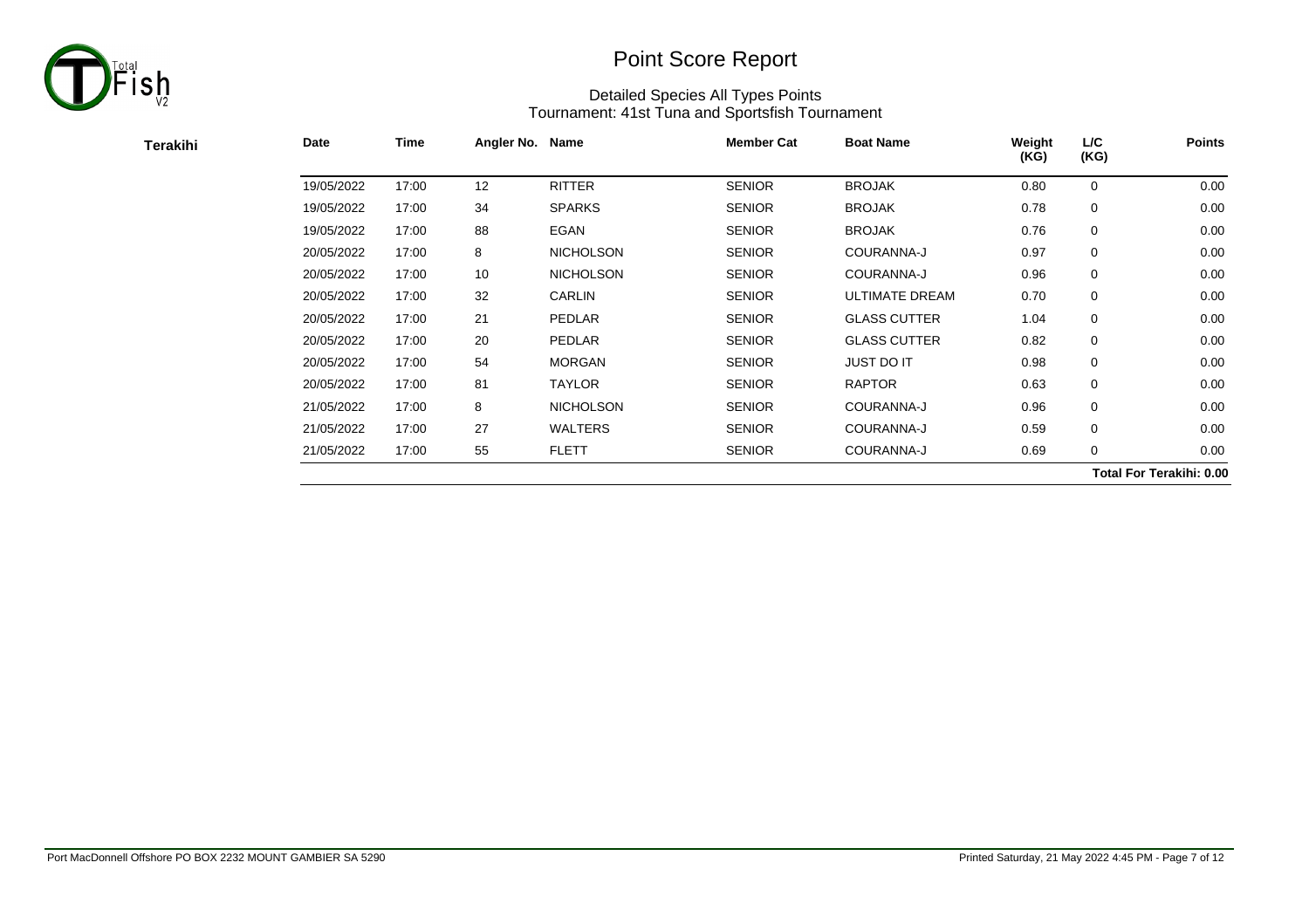

**Tope**

# Point Score Report

| <b>Tope</b>    | <b>Date</b> | <b>Time</b> | Angler No. Name |                  | <b>Member Cat</b> | <b>Boat Name</b>      | Weight<br>(KG) | L/C<br>(KG)    | <b>Points</b>           |
|----------------|-------------|-------------|-----------------|------------------|-------------------|-----------------------|----------------|----------------|-------------------------|
|                | 14/05/2022  | 17:00       | 25              | <b>CURRIE</b>    | <b>SENIOR</b>     | HOT FUZZ              | 19.28          | $\mathbf 0$    | 0.00                    |
|                | 14/05/2022  | 17:00       | 26              | <b>CURRIE</b>    | <b>SENIOR</b>     | HOT FUZZ              | 18.56          | 0              | 0.00                    |
|                | 14/05/2022  | 17:00       | 87              | CAREY            | <b>SENIOR</b>     | <b>RIFF RAPH</b>      | 19.46          | 8              | 121.63                  |
|                | 14/05/2022  | 17:00       | 58              | <b>CLARKE</b>    | <b>SENIOR</b>     | <b>RIFF RAPH</b>      | 18.22          | 8              | 113.88                  |
|                | 14/05/2022  | 17:00       | 23              | TILLER           | <b>SENIOR</b>     | <b>RIFF RAPH</b>      | 17.36          | 8              | 108.50                  |
|                | 14/05/2022  | 17:00       | 45              | <b>PRATT</b>     | <b>SENIOR</b>     | <b>GRUMPY</b>         | 22.66          | 0              | 0.00                    |
|                | 15/05/2022  | 17:00       | 19              | <b>MCKINNON</b>  | <b>SENIOR</b>     | <b>IMPRESSION</b>     | 21.34          | 6              | 177.83                  |
|                | 19/05/2022  | 17:00       | 34              | <b>SPARKS</b>    | <b>SENIOR</b>     | <b>BROJAK</b>         | 9.00           | 0              | 0.00                    |
|                | 19/05/2022  | 17:00       | 96              | <b>STARK</b>     | <b>SENIOR</b>     | <b>ULTIMATE DREAM</b> | 9.20           | 0              | 0.00                    |
|                | 19/05/2022  | 17:00       | 11              | LEVINS           | <b>SENIOR</b>     | <b>BROJAK</b>         | 17.54          | $\mathbf 0$    | 0.00                    |
|                | 20/05/2022  | 17:00       | 103             | <b>DOODY</b>     | <b>SENIOR</b>     | <b>MATCHELLA</b>      | 21.96          | 0              | 0.00                    |
|                | 20/05/2022  | 17:00       | 107             | <b>WHAITES</b>   | <b>SENIOR</b>     | DON'T ARGUE           | 22.72          | 6              | 189.33                  |
|                | 20/05/2022  | 17:00       | 59              | <b>SMITH</b>     | <b>SENIOR</b>     | HOT FUZZ              | 7.44           | $\mathbf 0$    | 0.00                    |
|                | 20/05/2022  | 17:00       | 81              | <b>TAYLOR</b>    | <b>SENIOR</b>     | <b>RAPTOR</b>         | 7.34           | 0              | 0.00                    |
|                | 20/05/2022  | 17:00       | 80              | <b>TAYLOR</b>    | <b>SENIOR</b>     | <b>RAPTOR</b>         | 16.28          | 0              | 0.00                    |
|                | 20/05/2022  | 17:00       | 44              | <b>BELL</b>      | <b>SENIOR</b>     | <b>GRUMPY</b>         | 20.42          | $\mathbf 0$    | 0.00                    |
|                | 20/05/2022  | 17:00       | 8               | <b>NICHOLSON</b> | <b>SENIOR</b>     | COURANNA-J            | 7.68           | 0              | 0.00                    |
|                | 20/05/2022  | 17:00       | 10              | NICHOLSON        | <b>SENIOR</b>     | COURANNA-J            | 10.24          | 0              | 0.00                    |
|                | 21/05/2022  | 17:00       | 113             | <b>DYSON</b>     | Junior            | PUMP ACTION           | 19.82          | $\mathbf 0$    | 0.00                    |
|                | 21/05/2022  | 17:00       | 108             | JANEWAY          | <b>SENIOR</b>     | <b>DON'T ARGUE</b>    | 27.42          | 24             | 57.13                   |
|                | 21/05/2022  | 17:00       | 108             | <b>JANEWAY</b>   | <b>SENIOR</b>     | <b>DON'T ARGUE</b>    | 18.88          | 4              | 236.00                  |
|                | 21/05/2022  | 17:00       | 77              | <b>BADMAN</b>    | <b>SENIOR</b>     | <b>DON'T ARGUE</b>    | 24.26          | 6              | 202.17                  |
|                | 21/05/2022  | 17:00       | 59              | <b>SMITH</b>     | <b>SENIOR</b>     | HOT FUZZ              | 19.96          | 0              | 0.00                    |
|                | 21/05/2022  | 17:00       | 94              | <b>HARDING</b>   | <b>SENIOR</b>     | <b>HARMLESS</b>       | 21.54          | 6              | 179.50                  |
|                | 21/05/2022  | 17:00       | 42              | CHARLTON         | <b>SENIOR</b>     | <b>IMPRESSION</b>     | 25.88          | $\overline{2}$ | 647.00                  |
|                |             |             |                 |                  |                   |                       |                |                | Total For Tope: 2032.97 |
| Tuna-S/Bluefin | Date        | <b>Time</b> | Angler No. Name |                  | <b>Member Cat</b> | <b>Boat Name</b>      | Weight<br>(KG) | L/C<br>(KG)    | <b>Points</b>           |
|                | 14/05/2022  | 17:00       | 19              | <b>MCKINNON</b>  | <b>SENIOR</b>     | <b>IMPRESSION</b>     | 79.40          | 37             | 214.59                  |
|                | 14/05/2022  | 17:00       | 88              | EGAN             | <b>SENIOR</b>     | <b>BROJAK</b>         | 56.14          | 15             | 374.27                  |
|                |             |             |                 |                  |                   |                       |                |                |                         |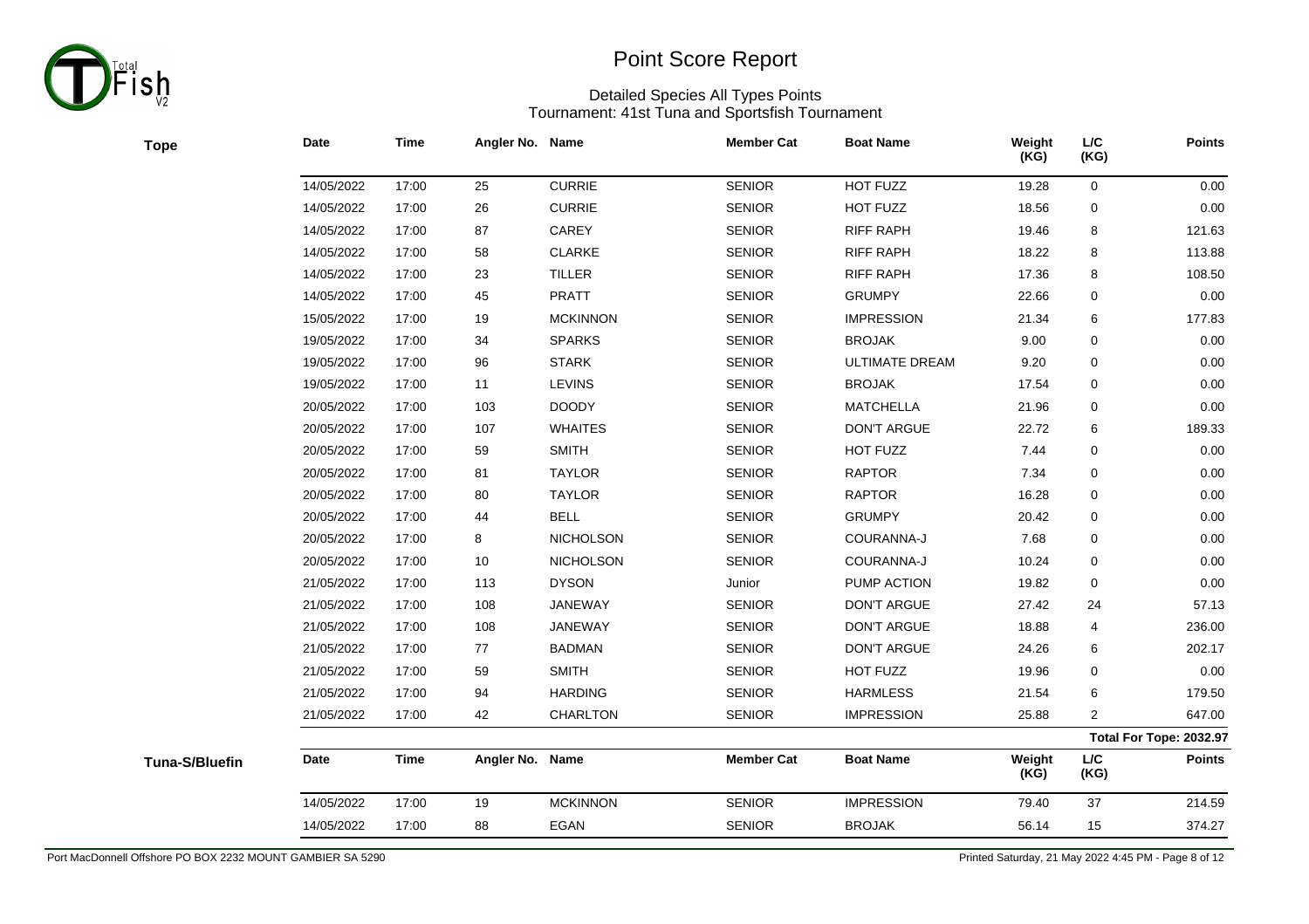

#### Detailed Species All Types Points Tournament: 41st Tuna and Sportsfish Tournament

| Date       | <b>Time</b> | Angler No. Name |                   | <b>Member Cat</b> | <b>Boat Name</b>      | Weight<br>(KG) | L/C<br>(KG)    | <b>Points</b> |
|------------|-------------|-----------------|-------------------|-------------------|-----------------------|----------------|----------------|---------------|
| 14/05/2022 | 17:00       | 34              | <b>SPARKS</b>     | <b>SENIOR</b>     | <b>BROJAK</b>         | 8.62           | $\overline{4}$ | 215.50        |
| 14/05/2022 | 17:00       | 32              | CARLIN            | <b>SENIOR</b>     | <b>ULTIMATE DREAM</b> | 8.02           | 0              | 33.42         |
| 14/05/2022 | 17:00       | 43              | <b>PERRYMAN</b>   | <b>SENIOR</b>     | <b>ULTIMATE DREAM</b> | 9.16           | 0              | 0.00          |
| 14/05/2022 | 17:00       | 68              | <b>COCK</b>       | Junior            | <b>SEA RIDER</b>      | 9.94           | 8              | 124.25        |
| 14/05/2022 | 17:00       | 18              | <b>MCALLISTER</b> | <b>SENIOR</b>     | <b>RENZO</b>          | 8.30           | 8              | 103.75        |
| 14/05/2022 | 17:00       | 81              | <b>TAYLOR</b>     | <b>SENIOR</b>     | <b>RAPTOR</b>         | 8.00           | $\mathbf 0$    | 0.00          |
| 14/05/2022 | 17:00       | 35              | <b>GLASSCOCK</b>  | <b>SENIOR</b>     | <b>VIKING</b>         | 8.86           | 0              | 0.00          |
| 19/05/2022 | 17:00       | $\overline{7}$  | LODEWYK           | <b>SENIOR</b>     | DOG HOUSE             | 7.06           | 6              | 117.67        |
| 19/05/2022 | 17:00       | 77              | <b>BADMAN</b>     | <b>SENIOR</b>     | DOG HOUSE             | 7.65           | 4              | 191.25        |
| 19/05/2022 | 17:00       | $\overline{7}$  | LODEWYK           | <b>SENIOR</b>     | DOG HOUSE             | 9.20           | 8              | 115.00        |
| 19/05/2022 | 17:00       | 77              | <b>BADMAN</b>     | <b>SENIOR</b>     | DOG HOUSE             | 8.05           | 6              | 134.17        |
| 19/05/2022 | 17:00       | 10              | <b>NICHOLSON</b>  | <b>SENIOR</b>     | COURANNA-J            | 8.40           | 6              | 140.00        |
| 19/05/2022 | 17:00       | 10              | NICHOLSON         | <b>SENIOR</b>     | COURANNA-J            | 6.95           | 3              | 231.67        |
| 19/05/2022 | 17:00       | 3               | <b>ROSS</b>       | <b>SENIOR</b>     | LITTLE JACK           | 8.68           | 0              | 0.00          |
| 19/05/2022 | 17:00       | $\overline{c}$  | <b>BOF</b>        | <b>SENIOR</b>     | LITTLE JACK           | 9.74           | 0              | 0.00          |
| 19/05/2022 | 17:00       | 33              | CAVAGGION         | <b>SENIOR</b>     | LITTLE JACK           | 9.08           | 0              | 0.00          |
| 19/05/2022 | 17:00       | 19              | <b>MCKINNON</b>   | <b>SENIOR</b>     | <b>IMPRESSION</b>     | 9.05           | 6              | 150.83        |
| 19/05/2022 | 17:00       | 42              | CHARLTON          | <b>SENIOR</b>     | <b>IMPRESSION</b>     | 88.78          | 15             | 591.87        |
| 19/05/2022 | 17:00       | 29              | <b>COCLONIS</b>   | <b>SENIOR</b>     | <b>GRUMPY</b>         | 8.34           | 6              | 139.00        |
| 19/05/2022 | 17:00       | 51              | <b>CHESSON</b>    | <b>SENIOR</b>     | <b>GRUMPY</b>         | 7.74           | 0              | 0.00          |
| 19/05/2022 | 17:00       | 47              | <b>WISE</b>       | <b>SENIOR</b>     | IT'S GAME ON          | 8.52           | 6              | 142.00        |
| 19/05/2022 | 17:00       | 47              | <b>WISE</b>       | <b>SENIOR</b>     | IT'S GAME ON          | 8.86           | 4              | 221.50        |
| 19/05/2022 | 17:00       | 46              | <b>DUNCAN</b>     | <b>SENIOR</b>     | IT'S GAME ON          | 9.44           | 4              | 236.00        |
| 19/05/2022 | 17:00       | 46              | <b>DUNCAN</b>     | <b>SENIOR</b>     | IT'S GAME ON          | 8.92           | 6              | 148.67        |
| 19/05/2022 | 17:00       | 49              | <b>STANLEY</b>    | <b>SENIOR</b>     | IT'S GAME ON          | 9.48           | 4              | 237.00        |
| 19/05/2022 | 17:00       | 65              | PATZEL            | <b>SENIOR</b>     | <b>HANK</b>           | 8.55           | 0              | 0.00          |
| 19/05/2022 | 17:00       | 52              | <b>ELLIOTT</b>    | <b>SENIOR</b>     | <b>HANK</b>           | 8.14           | 0              | 0.00          |
| 19/05/2022 | 17:00       | 52              | <b>ELLIOTT</b>    | <b>SENIOR</b>     | <b>HANK</b>           | 8.10           | 6              | 135.00        |
| 19/05/2022 | 17:00       | 65              | PATZEL            | <b>SENIOR</b>     | <b>HANK</b>           | 9.15           | 6              | 152.50        |
| 19/05/2022 | 17:00       | 43              | PERRYMAN          | <b>SENIOR</b>     | <b>ULTIMATE DREAM</b> | 8.68           | 6              | 144.67        |

Port MacDonnell Offshore PO BOX 2232 MOUNT GAMBIER SA 5290 Printed Saturday, 21 May 2022 4:45 PM - Page 9 of 12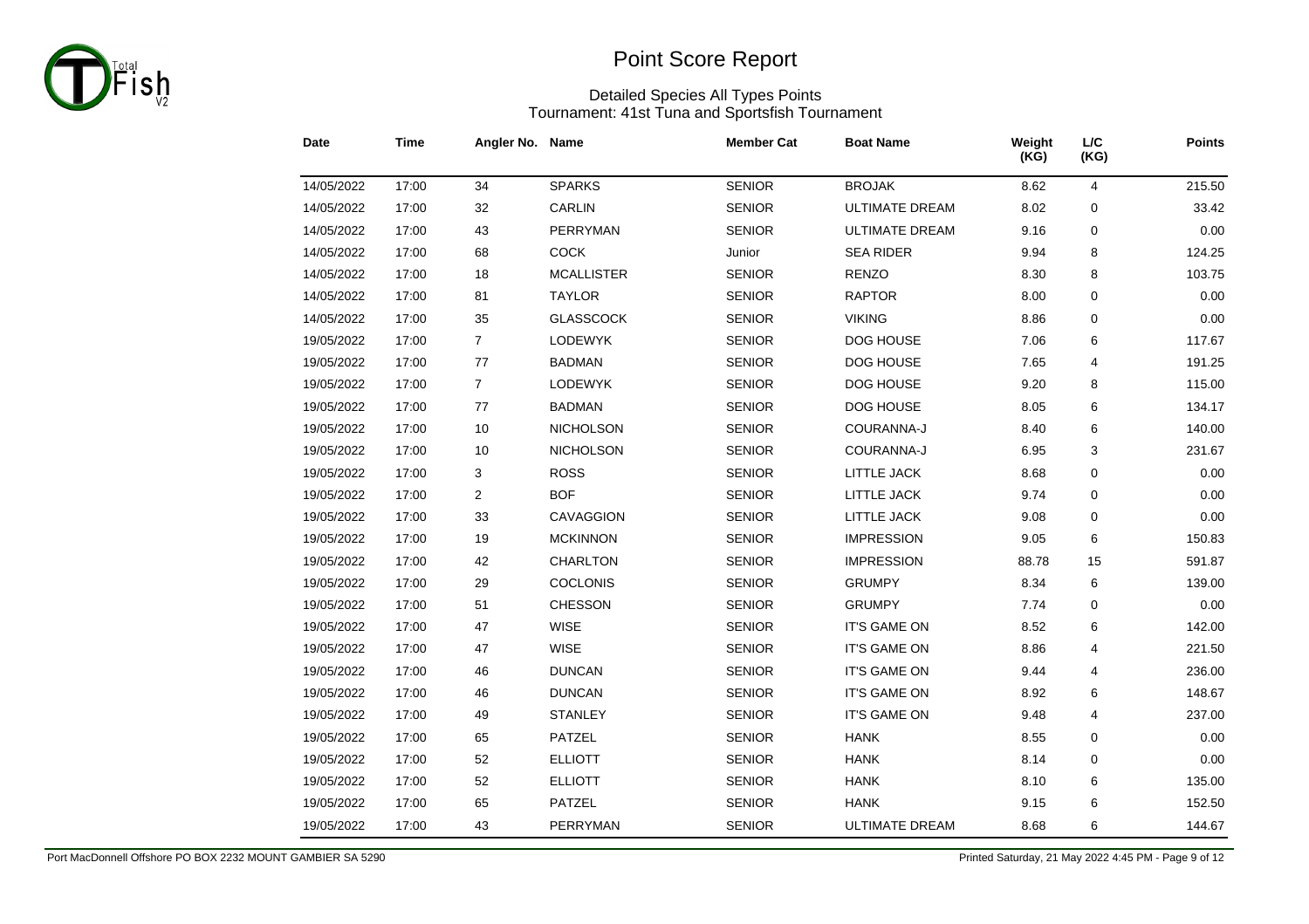

#### Detailed Species All Types Points Tournament: 41st Tuna and Sportsfish Tournament

| Date       | <b>Time</b> | Angler No. Name |                 | <b>Member Cat</b> | <b>Boat Name</b>      | Weight<br>(KG) | $L/C$<br>(KG) | <b>Points</b> |
|------------|-------------|-----------------|-----------------|-------------------|-----------------------|----------------|---------------|---------------|
| 19/05/2022 | 17:00       | 43              | PERRYMAN        | <b>SENIOR</b>     | <b>ULTIMATE DREAM</b> | 8.06           | 4             | 201.50        |
| 19/05/2022 | 17:00       | 69              | <b>BARRETT</b>  | Junior            | UNSINKABLE TWO        | 10.76          | 3             | 358.67        |
| 19/05/2022 | 17:00       | 39              | <b>BARRETT</b>  | <b>SENIOR</b>     | <b>UNSINKABLE TWO</b> | 8.62           | 4             | 215.50        |
| 19/05/2022 | 17:00       | 14              | <b>EWENS</b>    | <b>SENIOR</b>     | <b>SEA RIDER</b>      | 7.56           | 6             | 126.00        |
| 19/05/2022 | 17:00       | 14              | <b>EWENS</b>    | <b>SENIOR</b>     | <b>SEA RIDER</b>      | 9.08           | 4             | 227.00        |
| 19/05/2022 | 17:00       | 30              | <b>COCK</b>     | <b>SENIOR</b>     | <b>SEA RIDER</b>      | 8.46           | 6             | 141.00        |
| 19/05/2022 | 17:00       | 21              | PEDLAR          | <b>SENIOR</b>     | <b>GLASS CUTTER</b>   | 7.91           | 3             | 263.67        |
| 19/05/2022 | 17:00       | 22              | LITTLE          | <b>SENIOR</b>     | <b>GLASS CUTTER</b>   | 8.70           | 3             | 290.00        |
| 19/05/2022 | 17:00       | 58              | <b>CLARKE</b>   | <b>SENIOR</b>     | <b>RIFF RAPH</b>      | 8.35           | 6             | 139.17        |
| 19/05/2022 | 17:00       | 23              | <b>TILLER</b>   | <b>SENIOR</b>     | <b>RIFF RAPH</b>      | 9.85           | 0             | 0.00          |
| 19/05/2022 | 17:00       | 25              | <b>CURRIE</b>   | <b>SENIOR</b>     | HOT FUZZ              | 9.39           | 0             | 0.00          |
| 19/05/2022 | 17:00       | 59              | <b>SMITH</b>    | <b>SENIOR</b>     | HOT FUZZ              | 6.90           | 6             | 115.00        |
| 19/05/2022 | 17:00       | 26              | <b>CURRIE</b>   | <b>SENIOR</b>     | HOT FUZZ              | 9.60           | 6             | 160.00        |
| 19/05/2022 | 17:00       | 72              | <b>MCKINNON</b> | <b>SENIOR</b>     | HOT FUZZ              | 9.30           | 6             | 155.00        |
| 19/05/2022 | 17:00       | 105             | <b>HARDY</b>    | <b>SENIOR</b>     | <b>HAITH</b>          | 8.16           | 3             | 272.00        |
| 19/05/2022 | 17:00       | 105             | <b>HARDY</b>    | <b>SENIOR</b>     | <b>HAITH</b>          | 8.42           | 4             | 210.50        |
| 19/05/2022 | 17:00       | 105             | <b>HARDY</b>    | <b>SENIOR</b>     | <b>HAITH</b>          | 8.08           | 6             | 134.67        |
| 19/05/2022 | 17:00       | 108             | JANEWAY         | <b>SENIOR</b>     | <b>DON'T ARGUE</b>    | 8.75           | 4             | 218.75        |
| 19/05/2022 | 17:00       | 106             | JANEWAY         | <b>SENIOR</b>     | <b>DON'T ARGUE</b>    | 7.80           | 6             | 130.00        |
| 19/05/2022 | 17:00       | 108             | <b>JANEWAY</b>  | <b>SENIOR</b>     | <b>DON'T ARGUE</b>    | 8.15           | 6             | 135.83        |
| 19/05/2022 | 17:00       | 109             | <b>WIDDISON</b> | <b>SENIOR</b>     | <b>WILLOW LEE</b>     | 73.60          | 37            | 198.92        |
| 19/05/2022 | 17:00       | 89              | <b>JOHNSON</b>  | <b>SENIOR</b>     | <b>BARABAS 3</b>      | 8.30           | 0             | 0.00          |
| 19/05/2022 | 17:00       | 117             | <b>JOHNSON</b>  | <b>SENIOR</b>     | <b>BARABAS 3</b>      | 6.16           | 4             | 154.00        |
| 19/05/2022 | 17:00       | 100             | <b>SNEATH</b>   | <b>SENIOR</b>     | WILLOW LEE            | 8.11           | 8             | 101.38        |
| 19/05/2022 | 17:00       | 100             | <b>SNEATH</b>   | <b>SENIOR</b>     | <b>WILLOW LEE</b>     | 8.36           | 6             | 139.33        |
| 19/05/2022 | 17:00       | 109             | <b>WIDDISON</b> | <b>SENIOR</b>     | WILLOW LEE            | 8.94           | 8             | 111.75        |
| 19/05/2022 | 17:00       | 101             | <b>TELFORD</b>  | <b>SENIOR</b>     | <b>WILLOW LEE</b>     | 7.04           | 3             | 234.67        |
| 20/05/2022 | 17:00       | 77              | <b>BADMAN</b>   | <b>SENIOR</b>     | DOG HOUSE             | 7.62           | 3             | 254.00        |
| 20/05/2022 | 17:00       | 77              | <b>BADMAN</b>   | <b>SENIOR</b>     | DOG HOUSE             | 8.70           | 4             | 217.50        |
| 20/05/2022 | 17:00       | $\overline{7}$  | <b>LODEWYK</b>  | <b>SENIOR</b>     | DOG HOUSE             | 7.66           | 6             | 127.67        |

Port MacDonnell Offshore PO BOX 2232 MOUNT GAMBIER SA 5290 **Printed Saturday, 21 May 2022 4:45 PM - Page 10 of 12**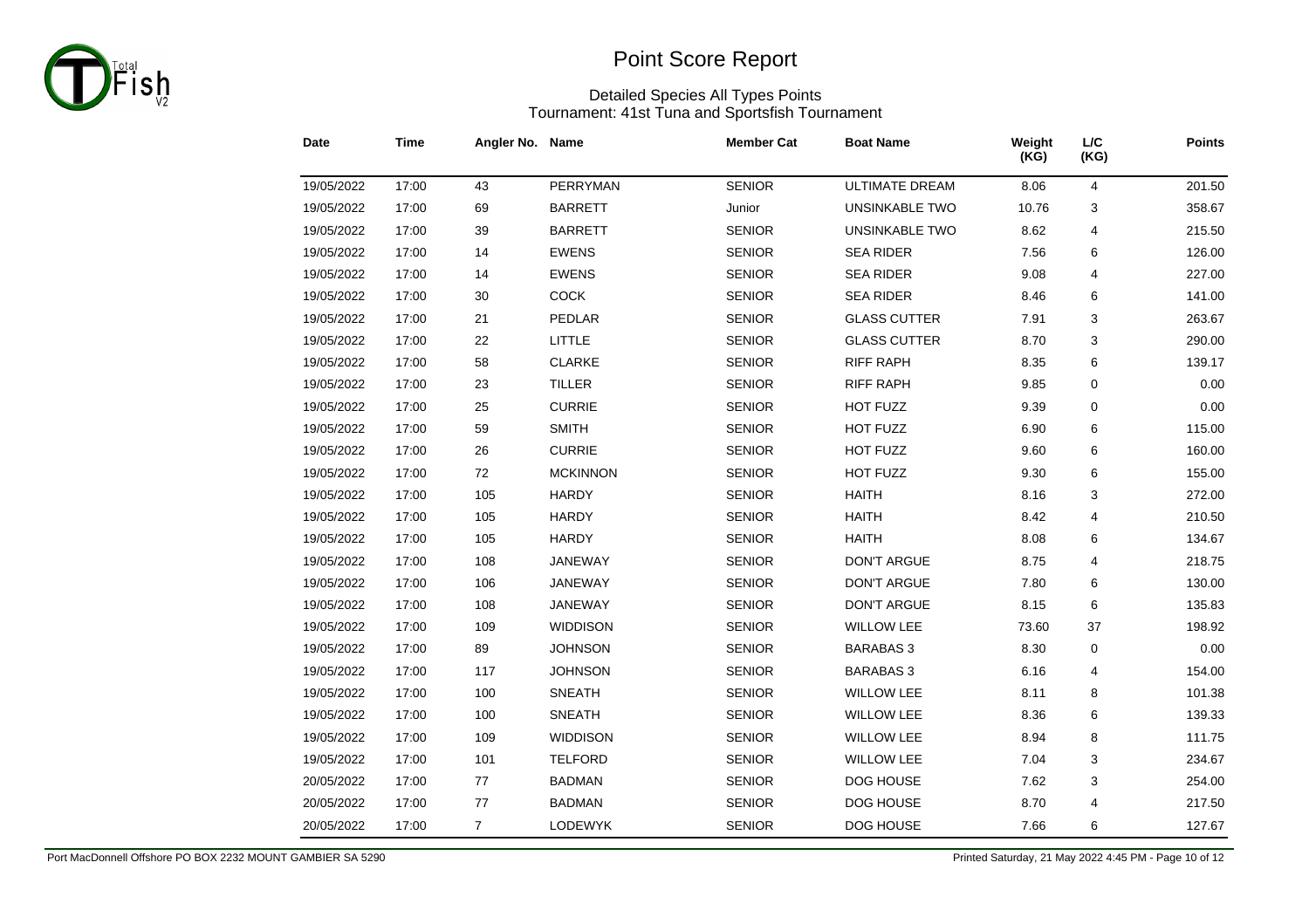

#### Detailed Species All Types Points Tournament: 41st Tuna and Sportsfish Tournament

| Date       | <b>Time</b> | Angler No. Name |                  | <b>Member Cat</b> | <b>Boat Name</b>      | Weight<br>(KG) | $L\!/\!C$<br>(KG) | <b>Points</b> |
|------------|-------------|-----------------|------------------|-------------------|-----------------------|----------------|-------------------|---------------|
| 20/05/2022 | 17:00       | $\overline{7}$  | LODEWYK          | <b>SENIOR</b>     | DOG HOUSE             | 9.55           | 4                 | 238.75        |
| 20/05/2022 | 17:00       | 10              | <b>NICHOLSON</b> | <b>SENIOR</b>     | COURANNA-J            | 7.86           | 6                 | 131.00        |
| 20/05/2022 | 17:00       | 51              | <b>CHESSON</b>   | <b>SENIOR</b>     | <b>GRUMPY</b>         | 9.70           | 8                 | 121.25        |
| 20/05/2022 | 17:00       | 46              | <b>DUNCAN</b>    | <b>SENIOR</b>     | IT'S GAME ON          | 8.28           | 8                 | 103.50        |
| 20/05/2022 | 17:00       | 47              | <b>WISE</b>      | <b>SENIOR</b>     | <b>IT'S GAME ON</b>   | 7.86           | 0                 | 0.00          |
| 20/05/2022 | 17:00       | 49              | <b>STANLEY</b>   | <b>SENIOR</b>     | <b>IT'S GAME ON</b>   | 8.00           | 6                 | 133.33        |
| 20/05/2022 | 17:00       | 44              | <b>BELL</b>      | <b>SENIOR</b>     | <b>GRUMPY</b>         | 10.36          | 6                 | 172.67        |
| 20/05/2022 | 17:00       | 52              | <b>ELLIOTT</b>   | <b>SENIOR</b>     | <b>HANK</b>           | 7.88           | 0                 | 0.00          |
| 20/05/2022 | 17:00       | 65              | <b>PATZEL</b>    | <b>SENIOR</b>     | <b>HANK</b>           | 8.29           | $\mathbf 0$       | 0.00          |
| 20/05/2022 | 17:00       | 65              | <b>PATZEL</b>    | <b>SENIOR</b>     | <b>HANK</b>           | 9.53           | 8                 | 119.13        |
| 20/05/2022 | 17:00       | 54              | <b>MORGAN</b>    | <b>SENIOR</b>     | JUST DO IT            | 8.57           | 8                 | 107.13        |
| 20/05/2022 | 17:00       | 96              | <b>STARK</b>     | <b>SENIOR</b>     | <b>ULTIMATE DREAM</b> | 8.14           | 8                 | 101.75        |
| 20/05/2022 | 17:00       | 39              | <b>BARRETT</b>   | <b>SENIOR</b>     | UNSINKABLE TWO        | 7.44           | 6                 | 124.00        |
| 20/05/2022 | 17:00       | 69              | <b>BARRETT</b>   | Junior            | <b>UNSINKABLE TWO</b> | 10.12          | 4                 | 253.00        |
| 20/05/2022 | 17:00       | 69              | <b>BARRETT</b>   | Junior            | <b>UNSINKABLE TWO</b> | 8.84           | 6                 | 147.33        |
| 20/05/2022 | 17:00       | 17              | <b>ATTARD</b>    | <b>SENIOR</b>     | <b>RENZO</b>          | 7.82           | $\mathbf 0$       | 0.00          |
| 20/05/2022 | 17:00       | 81              | <b>TAYLOR</b>    | <b>SENIOR</b>     | <b>RAPTOR</b>         | 107.10         | 37                | 289.46        |
| 20/05/2022 | 17:00       | 80              | <b>TAYLOR</b>    | <b>SENIOR</b>     | <b>RAPTOR</b>         | 9.25           | 4                 | 231.25        |
| 20/05/2022 | 17:00       | 81              | <b>TAYLOR</b>    | <b>SENIOR</b>     | <b>RAPTOR</b>         | 9.85           | 3                 | 328.33        |
| 20/05/2022 | 17:00       | 53              | LEWIS            | <b>SENIOR</b>     | JUST DO IT            | 8.69           | 8                 | 108.63        |
| 20/05/2022 | 17:00       | 89              | <b>JOHNSON</b>   | <b>SENIOR</b>     | <b>BARABAS 3</b>      | 9.28           | 6                 | 154.67        |
| 20/05/2022 | 17:00       | 89              | <b>JOHNSON</b>   | <b>SENIOR</b>     | <b>BARABAS 3</b>      | 7.26           | 4                 | 181.50        |
| 20/05/2022 | 17:00       | 74              | <b>WHAN</b>      | <b>SENIOR</b>     | PUMP ACTION           | 8.82           | 8                 | 110.25        |
| 20/05/2022 | 17:00       | 83              | <b>DYSON</b>     | <b>SENIOR</b>     | PUMP ACTION           | 8.30           | 8                 | 103.75        |
| 20/05/2022 | 17:00       | 79              | <b>WHAN</b>      | Junior            | PUMP ACTION           | 8.22           | 8                 | 102.75        |
| 20/05/2022 | 17:00       | 113             | <b>DYSON</b>     | Junior            | PUMP ACTION           | 8.12           | 6                 | 135.33        |
| 20/05/2022 | 17:00       | 113             | <b>DYSON</b>     | Junior            | PUMP ACTION           | 7.26           | 0                 | 0.00          |
| 20/05/2022 | 17:00       | 79              | <b>WHAN</b>      | Junior            | PUMP ACTION           | 7.88           | 6                 | 131.33        |
| 20/05/2022 | 17:00       | 102             | <b>JOHNSON</b>   | <b>SENIOR</b>     | <b>BARABAS 3</b>      | 7.91           | 6                 | 131.83        |
| 20/05/2022 | 17:00       | 118             | <b>KILSBY</b>    | <b>SENIOR</b>     | <b>MUTLEY CREW</b>    | 8.59           | 4                 | 214.75        |

Port MacDonnell Offshore PO BOX 2232 MOUNT GAMBIER SA 5290 **Printed Saturday, 21 May 2022 4:45 PM - Page 11 of 12**